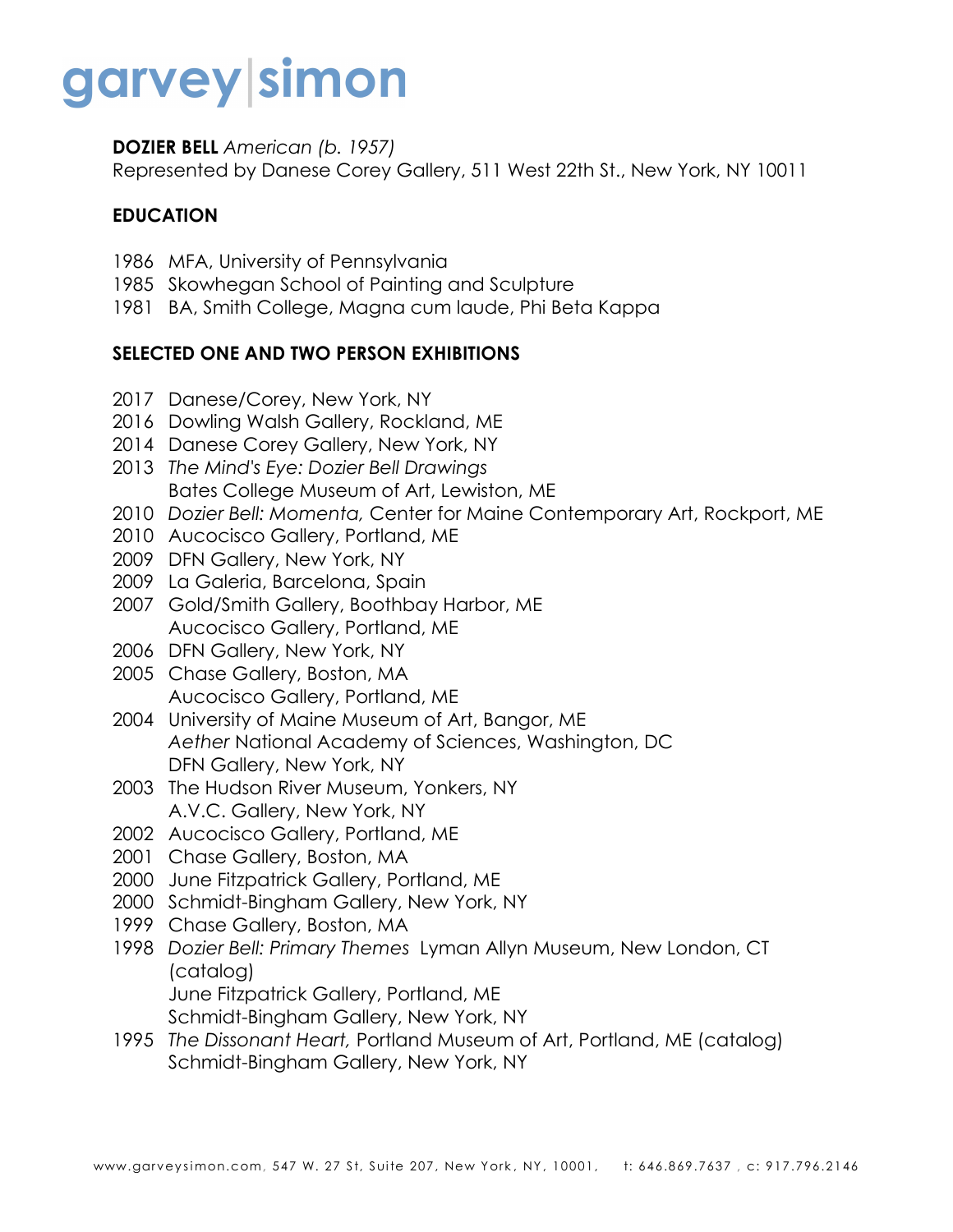## garvey simon

- 1994 *Original Place: Recent Work by Dozier Bell and Ken Greenleaf* Farnsworth Art Museum, Rockland, ME, and Center Gallery, Bucknell University, Lewisburg, PA, (catalog)
- 1992 Schmidt-Bingham Gallery, New York, NY
- 1991 Bingham-Kurts Gallery, Memphis, TN
- 1990 Gail Severn Gallery, Ketchum, ID Schmidt-Bingham Gallery, New York, NY
- 1989 Marilyn Butler Fine Arts, Scottsdale, AZ
- 1988 Schmidt-Bingham Gallery, New York, NY 1987 O'Farrell Gallery, Brunswick, ME

#### **SELECTED GROUP EXHIBITIONS**

- 2017 48th Collector's Show & Sale, Arkansas Arts Center, Little Rock, AR
- 2016 Drawing Conclusions, Danese/Corey, New York, NY
- 2015 Land & Sea, Danese/Corey, New York, NY
- 2015 *Director's Cut: Selections from the Maine Art Museum Trail,* Portland Museum of Art, Portland, ME *Dozier Bell, Alan Bray, Kristin Malin*, Caldbeck Gallery, Rockland, ME *Land and Sea*, Danese Corey Gallery, New York, NY
- 2014 *Invitational Exhibition of Visual Arts,* American Academy of Arts and Letters, New York, NY *A Gathering,* Georgia State University, Atlanta, GA
- 2013 *Charcoal,* Schick Art Gallery, Skidmore College, Saratoga Springs, NY *Seescape,* George Adams Gallery, New York, NY *Woods, Lovely, Dark, and Deep*, DC Moore Gallery, New York, NY *Maine Women Pioneers: Dirigo*, University of New England, Portland, ME
- 2011 *Land, Sea, and Sky: Contemporary Art in Maine*, Addison Gallery at Phillips Academy, Andover, MA *Synthetic Supports: Plastic is the New Paper*, Museum of Fine Arts, Houston, TX
- 2010 *Dozier Bell, Karen Schiff, Hadi Tabatabai: Drawings,* Danese Gallery, New York, NY

*Sacred and Profane,* Portsmouth Museum of Art, Portsmouth, NH

- 2009 *Selections from the Ogunquit Museum of American Art,* Portsmouth Atheneum, Portsmouth, NH
	- *Portland Museum of Art Biennial,* Portland, ME
- 2008 *Art from Anxious Times*, Art Students League, New York, NY *Transcendental and Sublime* Sacred Heart University, Fairfield, CT Silence, La Galeria Consell de Cent, Barcelona, Spain *Midnight Full of Stars* Visual Arts Center of New Jersey, Summit, NJ
- 2007 *New Artists* Bentley Gallery, Scottsdale, AZ *Introductions II* Stremmel Gallery, Reno, NV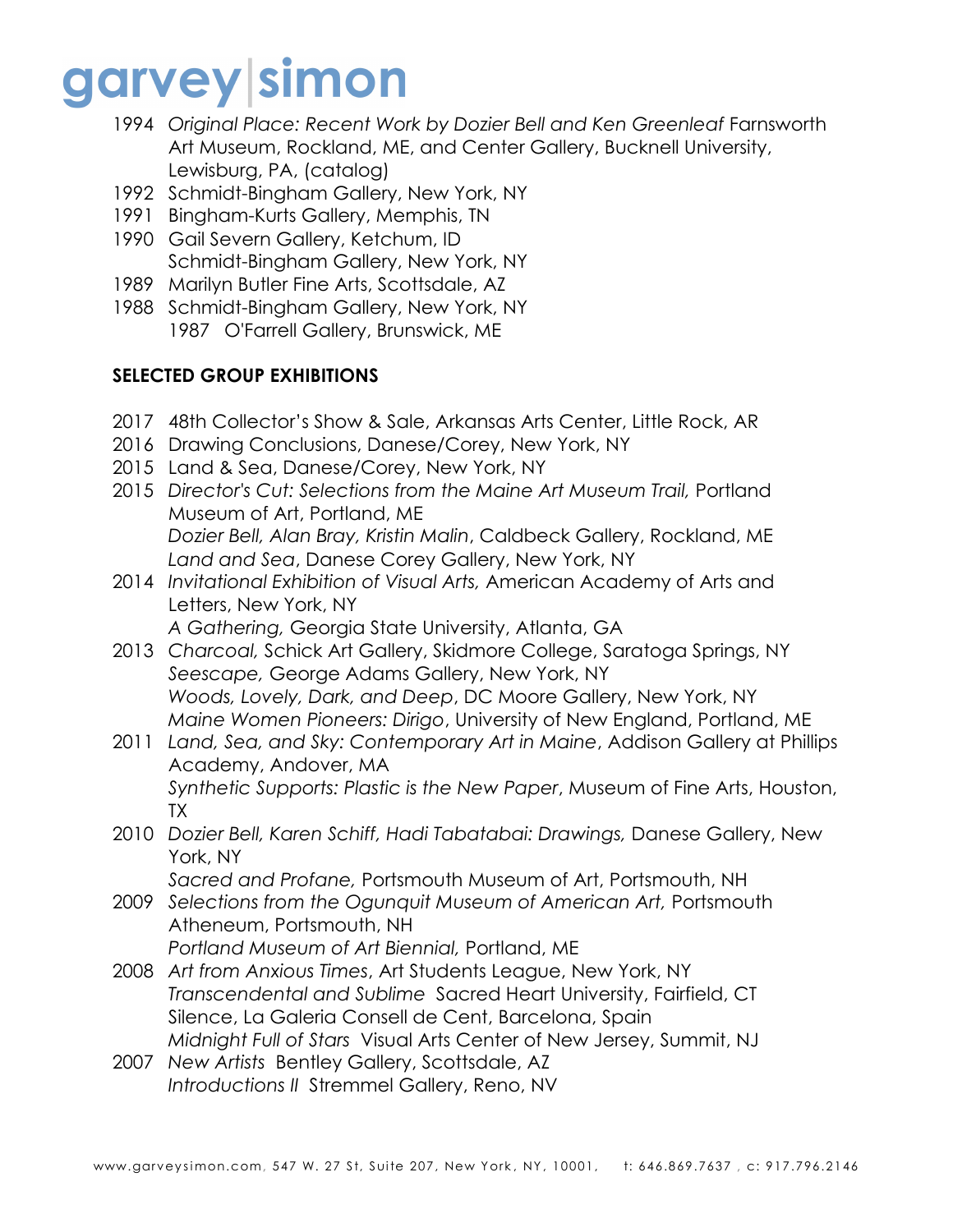## garvey simon

- 2006 *The Figure in American Painting and Drawing, 1985-2005* Ogunquit Museum of American Art, Ogunquit, ME
- 2005 *The Environment of Landscape: Works from the Olivia and Ellwood Straub Collection,* Bates College, Lewiston, ME
- 2004-07 American Embassy in Abuja, Nigeria
- 2004 *Images of Time and Place: Contemporary Views of Landscape,* The Lehman Gallery, Bronx, NY
- 2003 *Facing Reality: The Seavest Collection of Contemporary Realism*, Neuberger Museum of Art, Purchase, NY
- 2002 *50th Anniversary Exhibition* Center for Maine Contemporary Art, Rockport, ME

*Keenly Observed* Sacred Heart University, Fairfield, CT

- 2001 *Re-presenting Representation V*, The Arnot Art Museum, Elmira, NY
- 2000 *Photographing Maine: 1850 – 2000,* Maine Coast Artists, Rockport, ME
- 1998 *After Dark,* Maine Coast Artists, Rockport, ME *After Nature,* The Herter Gallery, University of Massachusetts, Amherst, MA *Seasons of Change: Maine Women Artists and Nature,* Payson Gallery, Westbrook College, Portland, ME
- 1997 *Invitational Exhibition,* Memphis College of Art, Memphis, TN
- 1996 *Destiny Manifest: American Landscape Painting in the 90's*, Samuel P. Harn Museum of Art, University of Florida, Gainesville, FL (catalog) *Torn Asunder: Collage in Twentieth-Century Art*, Portland Museum of Art, Portland, ME

*Inside/Outside: Recent Photography from the MacDowell Colony,* Hood Museum of Art, Dartmouth College, Hanover, NH and the University of New Hampshire, Durham, NH

*Changing Horizons: Landscape on the Eve of the Millennium,* Katonah Museum of Art, Katonah, NY (catalog)

*Skowhegan at 50: The Maine Legacy*, Maine Coast Artists, Rockland, ME, and Baxter Gallery, Portland, ME

*Fractured Fairy Tales: Art in the Age of Categorical Disintegration,* Duke University Museum of Art, Durham, NC (catalog)

- 1995 *Irrational Landscapes* Binghamton University Art Museum, Binghamton, and New York Academy of Sciences, New York, NY
- 1994 *The Collectors' Show,* The Arkansas Art Center, Little Rock, AR *Ten Years, Ten Artists,* Albers Fine Art Gallery, Memphis, TN *Dialogues: On and Off the Wall,* Schmidt-Bingham Gallery, Garth Clark Gallery, and Peter Joseph Gallery, New York, NY *Landscape not Landscape,* Gallery Camino Real, Boca Raton, FL (catalog) *Contemporary Landscapes,* Evans-Gropper-Willis Gallery, San Francisco,

CA 1993 *The Collectors' Show,* The Arkansas Art Center, Little Rock, AR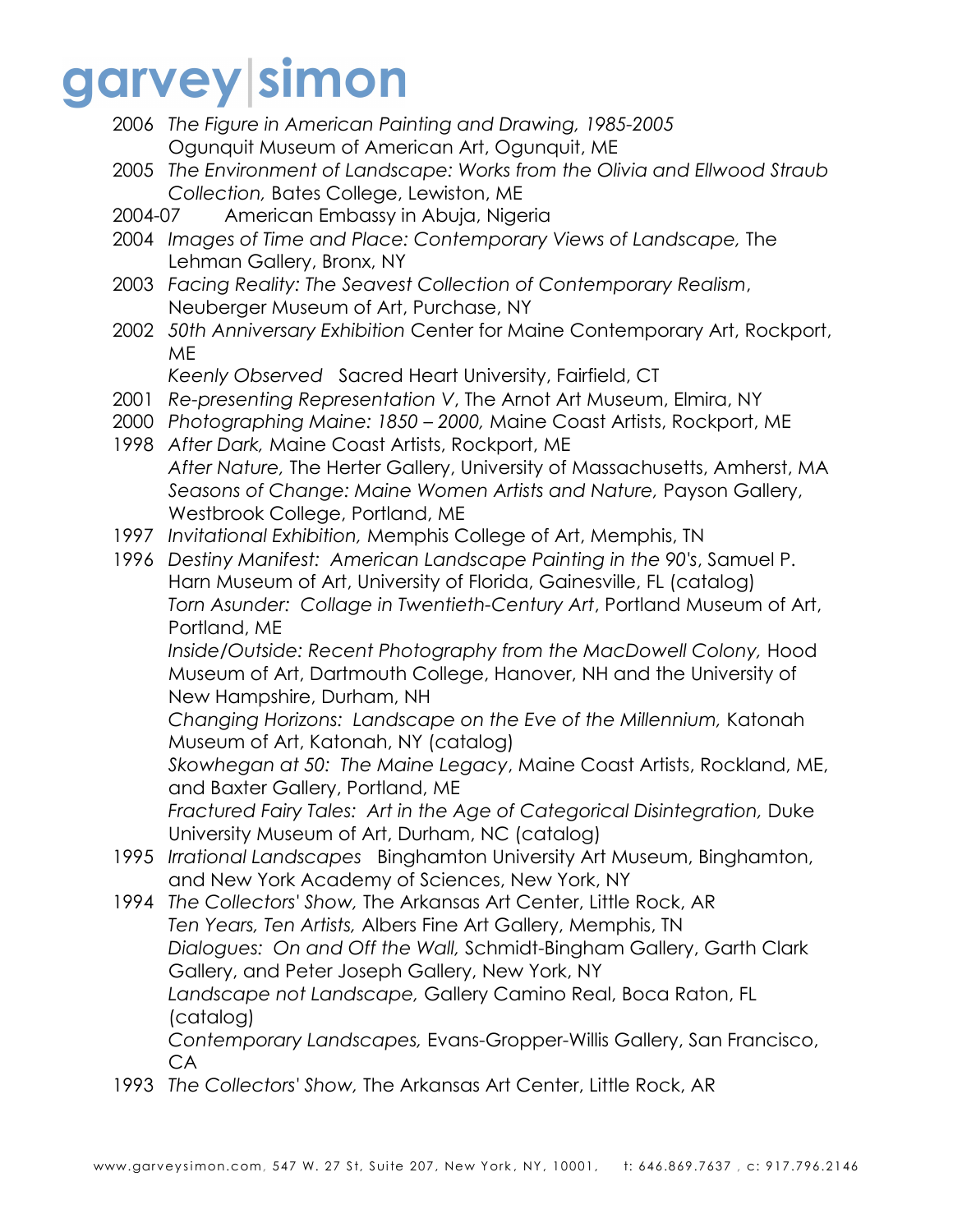## garvey|simon

*Landscape as Metaphor: The Transcendental Vision,* Fitchburg Art Museum, Fitchburg, MA and Newport Art Museum, Newport, RI *Gender and Identity* Baxter Gallery, Maine College of Art, Portland, ME

1992 *Art of Maine: A Bounty of Woods and Water,* Monmouth Museum, Lincroft, NJ

*Apocalypse and Resurrection,* AmFAR Benefit and Exhibition, The Gallery Three Zero, New York, NY

*On the Edge: 40 Years of Maine Painting,* Maine Coast Artists, Rockport, ME; Portland Museum of Art, Portland, ME (Catalog)

- 1991 *Darkness into Light,* Lintas: Worldwide, New York, NY
- 1990 *Perspectives: Celebrating Contemporary Art at the Portland Museum,*  Portland Museum of Art, Portland, ME *Beyond Black and White: Contemporary Hand-Painted Photographs*, The Farnsworth Art Museum, Rockland, ME
- 1989 *Interstices,* Farnsworth Art Museum, Rockland, ME *Vision and Visions: Contemporary Landscape Painting,* Tavelli Gallery, Aspen, CO *New Work,* Dean Velentgas Gallery, Portland, ME *Contemporary Environment,* General Electric Company, Fairfield, CT *Landscape of the Spirit,* The Bruce Museum, Greenwich, CT (catalog)
- 1988 *40th Anniversary Juried Exhibition,* The Farnsworth Art Museum, Rockland, M

*The Face of the Land,* Southern Alleghenies Museum of Art, Loretto, PA *Fresh Paint,* The Baxter Gallery, Maine College of Art, Portland, ME

1987 *Beyond Observation,* Schmidt-Bingham Gallery, New York, NY *New Artists: The Gloria Wilcher Memorial Exhibition,* Currier Gallery, Manchester, NH (catalog) *Gallery Invitational,* The Farnsworth Museum of Art, Rockland, ME *Six Young Maine Painters,* Maine Coast Artists, Rockport, ME

### **AWARDS AND RESIDENCIES**

- 2014 Purchase Prize, American Academy of Arts and Letters
- 2009 Adolph and Esther Gottlieb Foundation Individual Support Grant
- 2003-04 Pollock-Krasner Foundation Grant
- 2000 Residency at the MacDowell Colony, Peterborough, NH
- 1997 Achievement Award and Honorary Doctor of Fine Arts Maine College of Art, Portland, ME
- 1995-96 Fulbright Fellowship as artist-in-residence at the Bauhaus University in Weimar, Germany
- 1995 Residency at the MacDowell Colony, Peterborough, NH
- 1993 Pollock-Krasner Foundation Grant